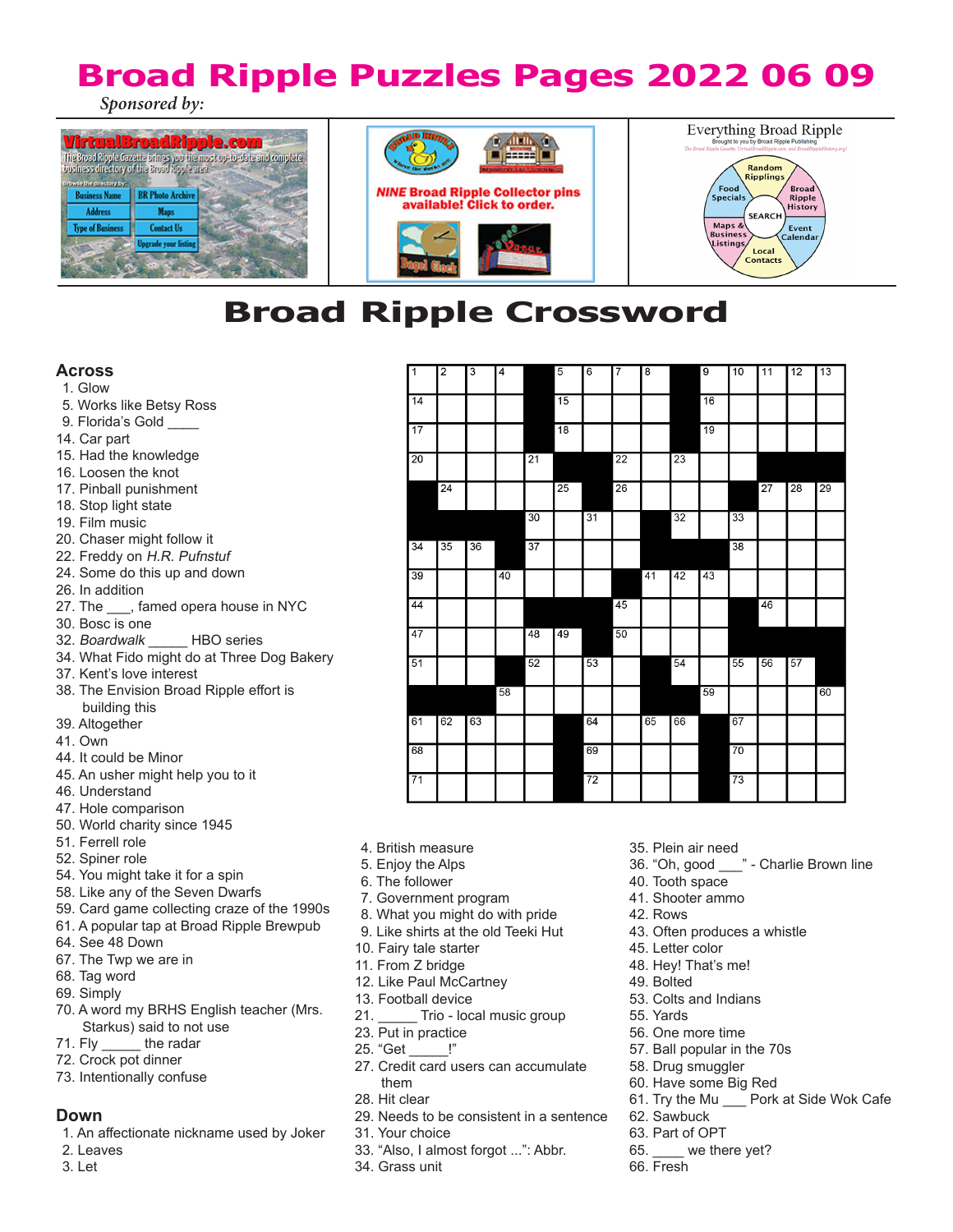# **Hidden History**

Hidden History is a simple letter-substitution cipher. If K equals B in one word, K will equal B throughout the puzzle. Solve by looking for frequently-used letters and common patterns.

#### VQK OKI IKPRYVK AME VQK PEMWB EYZZUK QYFQ RDQMMU WUHTOY WRRMDYWVYMO

#### YR HZ. YO WBBYVYMO VM DHEEKOV EKHOYMO OKIR, VQKEK WEK ZWFKR MA PEQR

#### QYRVMEN ZQMVMR MA EKHOYMOR, ZWEWBKR, WOB TMEK. DQKDC YV MHV WV

#### PEQRWUHTOY.MEF

#### Clue: C equals K

## su do ku © Puzzles by Pappocom

Sudoku is a nine by nine grid. The solution (each puzzle has only one) will have all the numbers from one through nine in every row and every column. In addition, the grid is divided into nine three-by-three sections. Each of these three-by-three sections will also contain all the numbers from one through nine. Each Sudoku puzzle from Pappocom can be solved using logic alone. If you prefer guessing, you can – but there is a logical way to solve every puzzle.

Let's start with the medium puzzle. We will try to put a 9 in the left section of the bottom row that contains 2-3-5-7. The 9 in the right section of the bottom row eliminates the spaces on both sides of the 7. The 9 in the left section of the top row eliminates the space below the 7. The 9 in the left section of the middle row eliminates the spaces above the 3. The only place left is to the right of the 5. You have learned one technique used to solve Sudoku puzzles. There are many more.

| 4 |                | 5              | 9 |   | $\overline{7}$ | $\overline{2}$ |                | 8 |
|---|----------------|----------------|---|---|----------------|----------------|----------------|---|
|   | 9              |                |   |   |                |                | 6              |   |
|   | $\overline{8}$ |                |   |   | 5              |                | $\overline{4}$ |   |
|   |                | 7              |   |   |                | 3              |                |   |
| 9 |                |                |   |   |                |                |                | 5 |
|   |                | 3              |   | 5 |                | 9              |                |   |
|   | 5              |                | 4 |   | 8              |                | $\mathfrak{S}$ |   |
|   | $\overline{7}$ |                |   |   |                |                | $\overline{9}$ |   |
| 3 |                | $\overline{2}$ | 6 |   | 1              | 8              |                |   |

**EASY**



|                | 8 |   |                |   |                |   | $2 \mid 3$ |  | 3           |
|----------------|---|---|----------------|---|----------------|---|------------|--|-------------|
| $\overline{2}$ | 3 |   | 9              | 1 | 5              |   |            |  |             |
| 5              |   |   | 8              |   |                |   |            |  |             |
| 9              |   |   |                |   | 8              |   |            |  |             |
|                |   |   | 5              |   |                |   |            |  |             |
|                |   |   |                | 9 |                | 3 |            |  | 5           |
|                |   |   | 6              |   |                |   |            |  |             |
|                | 1 | 8 | $\overline{2}$ |   | 9              | 6 |            |  |             |
| 8              |   |   |                |   | $\overline{2}$ |   |            |  |             |
| <b>MEDIUM</b>  |   |   |                |   |                |   |            |  | <b>HARD</b> |